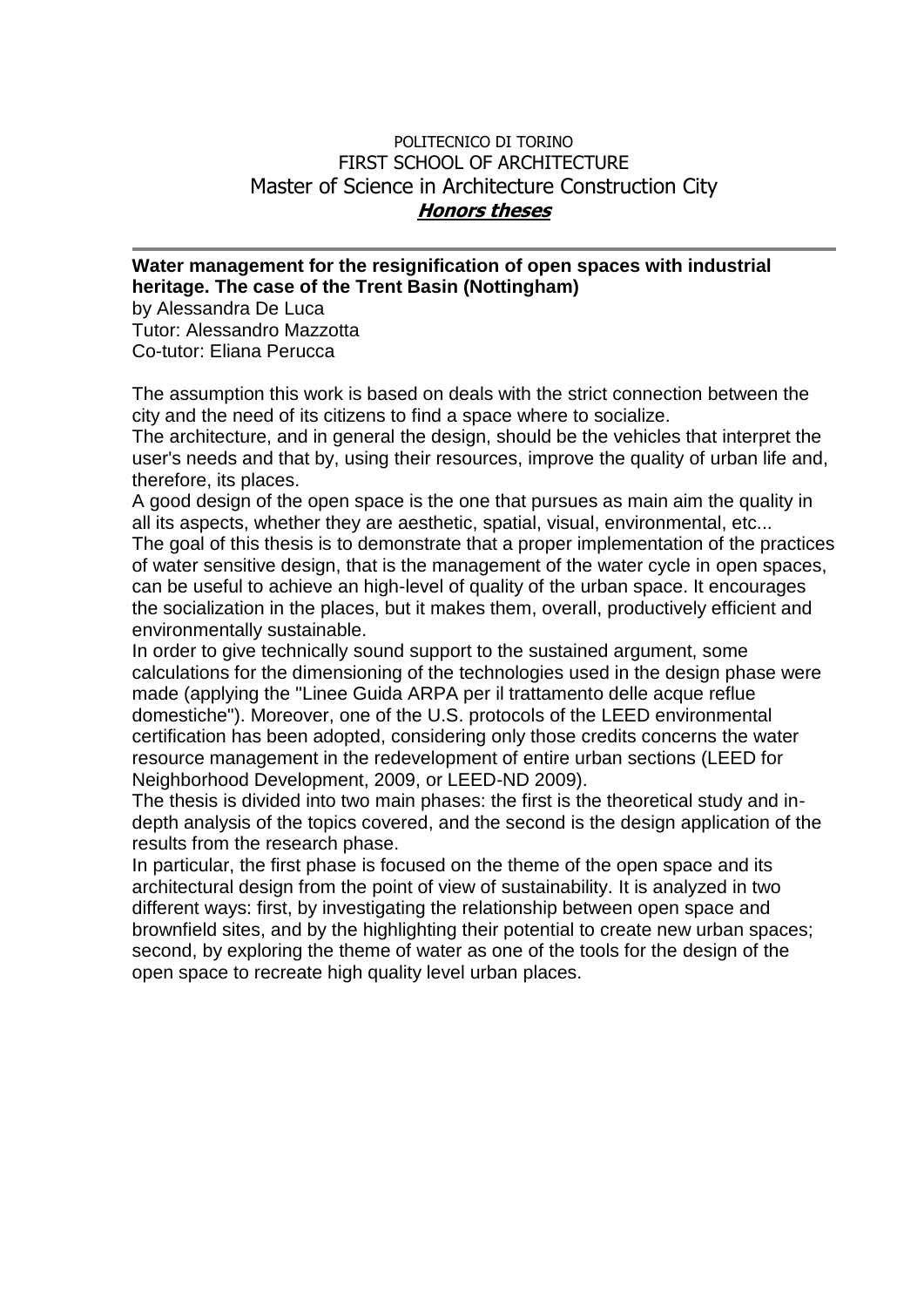To this end, the use of water cycle technology as a resource of the composition phase was analyzed. Notably, it was considered how an urban project, taking into consideration the natural and sensitive rhythm of the water cycle, could be useful to increase the value of the city system.

After the first stage of the cognitive process, the thesis approaches the applieddesign second phase, that starts from a case study of a post-industrial abandoned area of waterfront. This site was previously studied in the subject "Arquitectura bioclimatica en un entorno sostenible", attended during the Erasmus experience in Madrid.

The project was conceived as the proposal for the student competition organized by the company of building materials Isover. The announcement required a design idea with innovative solutions about the regeneration of Trent Bacin area, Nottingham.



Industrial area of Trent Bacin in Nottingham, UK

Therefore, some studies on climate and bioclimatic comfort of the site were conducted in order to help design strategies.

The proposal for the competition based all the design and the bioclimatic choices on the use of the water in a useful and productive way.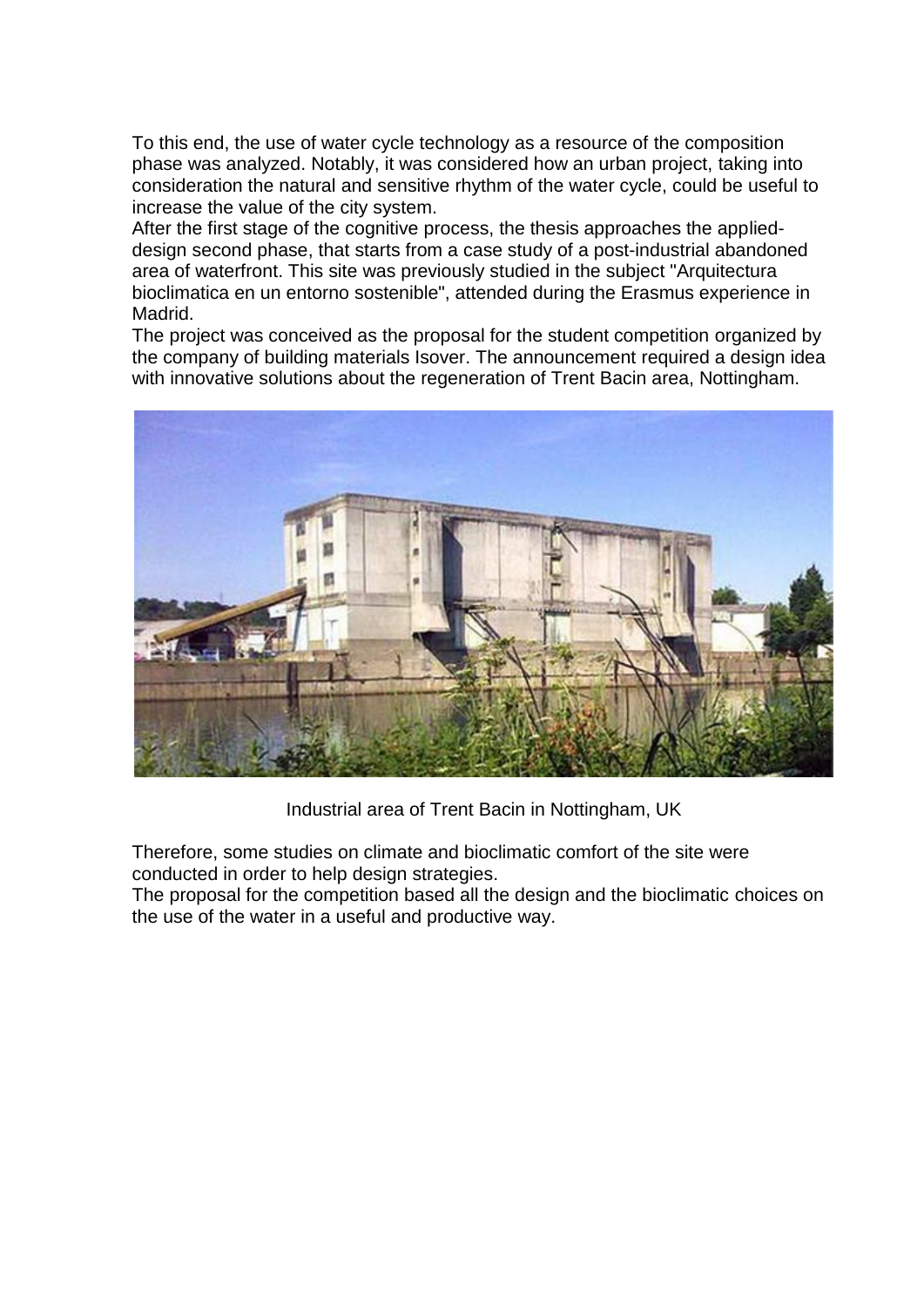

Masterplan proposed for the thesis

It was planned the application of a series of technologies for the management of the water resource, that best could fit on this area. These technologies are thought as a productive tools and as a support for the choices of the architectural composition, in the field of the open spaces design.